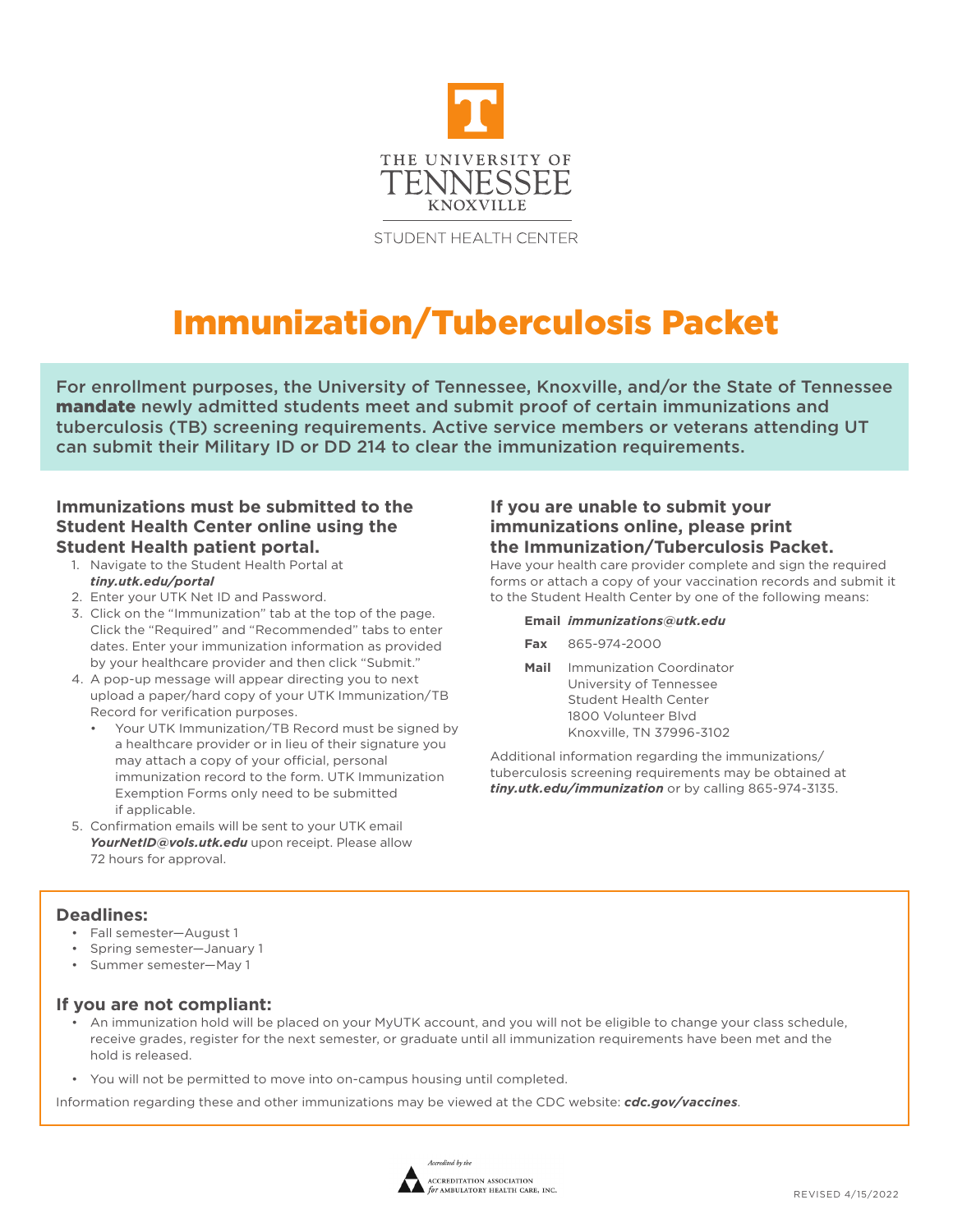## University of Tennessee Health Services Certificate of Immunization Student ID: 0 0 0

| <b>STUDENT PLEASE COMPLETE ALL OF THE FOLLOWING INFORMATION</b> |  |                                                                                                                                                                                                                                |                                                                                                                                                               |     |
|-----------------------------------------------------------------|--|--------------------------------------------------------------------------------------------------------------------------------------------------------------------------------------------------------------------------------|---------------------------------------------------------------------------------------------------------------------------------------------------------------|-----|
|                                                                 |  | First Name and the state of the state of the state of the state of the state of the state of the state of the state of the state of the state of the state of the state of the state of the state of the state of the state of |                                                                                                                                                               | MI: |
| Date of Birth (mm/dd/yyyy):                                     |  |                                                                                                                                                                                                                                |                                                                                                                                                               |     |
| Plan to live in on-campus housing? (circle one): YES NO         |  |                                                                                                                                                                                                                                | Have you completed the TB (Tuberculosis) Questionnaire?<br>See website for details: studenthealth.utk.edu<br>Click on the + next to Immunization Requirements |     |
| <b>INSTRUCTIONS:</b>                                            |  |                                                                                                                                                                                                                                |                                                                                                                                                               |     |

#### • **PROVIDERS\*: YOUR SIGNATURE OR STAMP IS REQUIRED IN EACH CORRESPONDING BOX**

- **Page 1: REQUIRED immunizations Page 2: RECOMMENDED (but not required) immunizations**
- UTK Student ID number (beginning with three leading zeroes) must appear at the top of each page
- Immunization information must be completed AND signed by a healthcare provider
- Alternately, a copy of your medical records, which includes your immunization information, may be submitted
- Medical Exemptions documenting contraindication of vaccinations or alternate proof of immunity (i.e. titer test results) or Religious Exemptions may be submitted.
- Forms, as proof, must be submitted and approved in order to register for classes at the University of Tennessee
- After submission, check your **@utk.edu** email for important notifications regarding immunization status
- Keep a copy for your records

| <b>PROVIDERS:</b>     |
|-----------------------|
| PLEASE STAMP OR SIGN  |
| <b>EACH BOX BELOW</b> |

| THE FOLLOWING IMMUNIZATIONS ARE REQUIRED                                                                                                                             |                                                                                                                                                                                                                                                                                                                                                                                                                                                                     |                                                                                                                                                                                  |                                                                                     |  |
|----------------------------------------------------------------------------------------------------------------------------------------------------------------------|---------------------------------------------------------------------------------------------------------------------------------------------------------------------------------------------------------------------------------------------------------------------------------------------------------------------------------------------------------------------------------------------------------------------------------------------------------------------|----------------------------------------------------------------------------------------------------------------------------------------------------------------------------------|-------------------------------------------------------------------------------------|--|
| <b>VACCINE</b>                                                                                                                                                       | DATE OF DOSE, DISEASE,<br><b>OR TITER (with results)</b><br><b>REQUIREMENTS</b><br>MM/DD/YYYY                                                                                                                                                                                                                                                                                                                                                                       |                                                                                                                                                                                  | <b>HEALTHCARE PROVIDER</b><br><b>SIGNATURE/STAMP</b><br><b>REQUIRED IN EACH BOX</b> |  |
| MMR <sup>®</sup> (2 Doses)<br>(Measles, Mumps, Rubella)<br><b>ALL STUDENTS SEE</b><br><b>REQUIREMENTS TO</b><br><b>THE RIGHT</b>                                     | All students born on or after<br>January 1, 1957 must provide<br>proof of one of the following:<br>(i) 2 doses of MMR vaccine at<br>least 28 days apart OR<br>(ii) Serology (titer) showing<br>immunity                                                                                                                                                                                                                                                             | DOSE 1: ________________<br>TITER: POSITIVE/NEGATIVE<br>(ATTACH TITER RESULTS)                                                                                                   | AFFIX STAMP OR<br>SIGNATURE                                                         |  |
| <b>VARICELLA</b> (2 doses)<br>(Varivax®)<br><b>ALL STUDENTS SEE</b><br><b>REQUIREMENTS TO</b><br><b>THE RIGHT</b>                                                    | All students born on or after<br>January 1, 1980 must provide<br>proof of one of the following:<br>(i) 2 doses of VARICELLA<br>vaccine at least 28 days apart<br><b>OR</b><br>(ii) Serology (titer) showing<br>immunity<br>(iii) Medical documentation<br>of disease from a healthcare<br>provider                                                                                                                                                                  | DATE OF<br>ILLNESS: New York Party and Party and Party and Party and Party and Party and Party and Party and Party and Par<br>TITER: POSITIVE/NEGATIVE<br>(ATTACH TITER RESULTS) | <b>AFFIX STAMP OR</b><br>SIGNATURE                                                  |  |
| <b>MENINGITIS ACWY</b><br>(Meningococcal)<br>(Menactra® or Menveo®)<br><b>STUDENTS LIVING</b><br><b>ON CAMPUS, SEE</b><br><b>REQUIREMENTS TO</b><br><b>THE RIGHT</b> | All new incoming students<br>younger than 22 years of age<br>and who will be living in on-<br>campus housing must have<br>documentation of a dose of<br>quadrivalent conjugate vaccine<br>(MCV4 protects against strains<br>A, C, W135, and Y) ON or<br>AFTER turning 16 years of<br>age. Any student not living<br>on campus who has not been<br>immunized within the last<br>five (5) years may choose to<br>do so to reduce the risk of<br>meningococcal disease | THE DATE OF THE MOST<br><b>RECENT DOSE MUST</b><br><b>FALL ON/AFTER THE</b><br><b>DATE THE STUDENT</b><br><b>TURNED 16 YEARS OF</b><br><b>AGE</b><br>DOSE:                       | AFFIX STAMP OR<br>SIGNATURE                                                         |  |
| PAGE 1                                                                                                                                                               |                                                                                                                                                                                                                                                                                                                                                                                                                                                                     |                                                                                                                                                                                  | REVISED 4/15/2022                                                                   |  |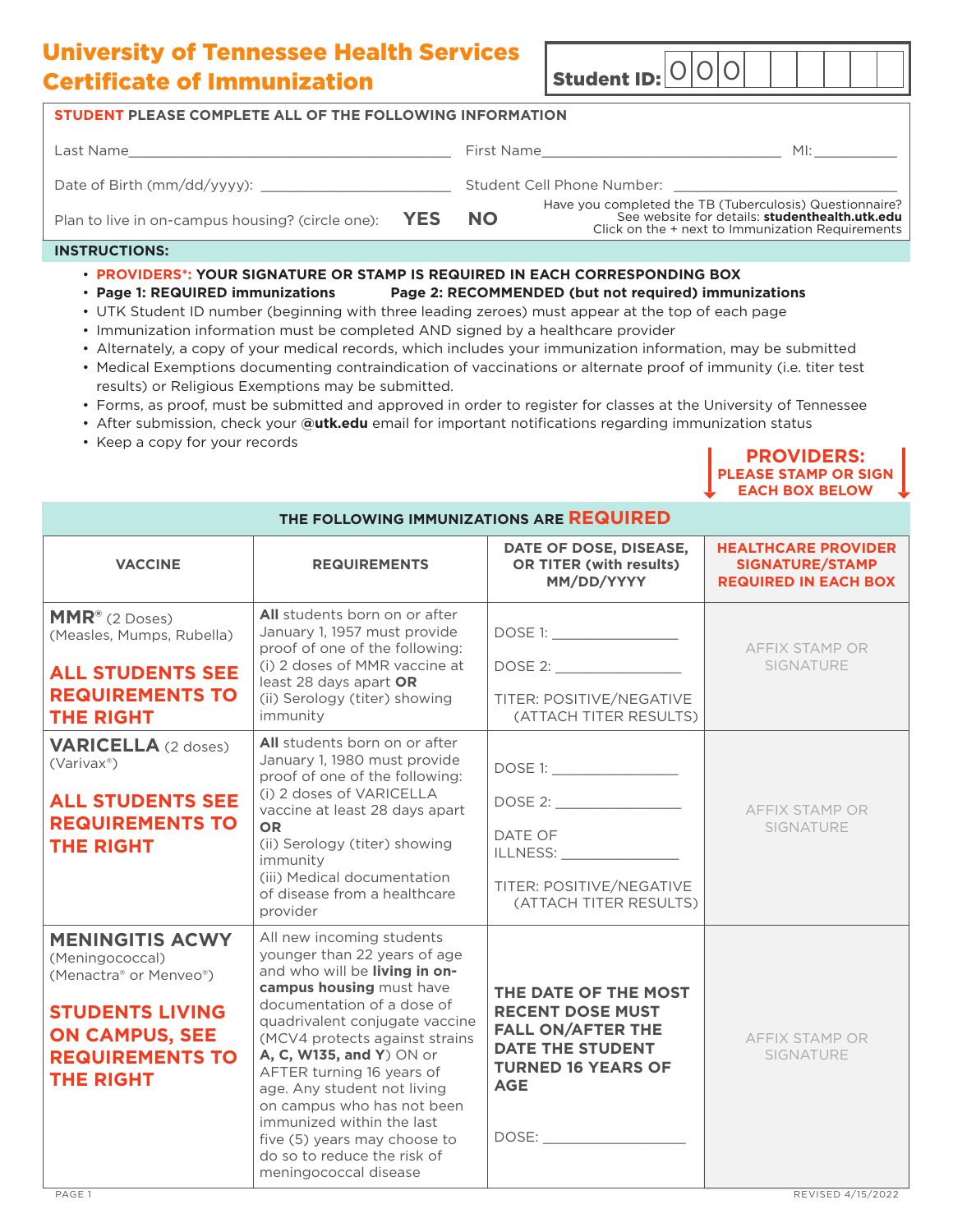University of Tennessee Health Services Certificate of Immunization  $\begin{array}{|l|l|}\n\hline\n\end{array}$  Student ID:  $\begin{array}{|l|l|}\n\hline\n\end{array}$ 

|                                                                                                                                               | The following immunizations are RECOMMENDED but NOT REQUIRED                                                                                                                                           |                                                                        |                                                                         |
|-----------------------------------------------------------------------------------------------------------------------------------------------|--------------------------------------------------------------------------------------------------------------------------------------------------------------------------------------------------------|------------------------------------------------------------------------|-------------------------------------------------------------------------|
| <b>VACCINE</b>                                                                                                                                | <b>REQUIREMENTS</b>                                                                                                                                                                                    | DATE OF DOSE, DISEASE,<br><b>OR TITER (with results)</b><br>MM/DD/YYYY | <b>HEALTHCARE PROVIDER</b><br>SIGNATURE/STAMP                           |
| <b>COVID-19 (CIRCLE ONE)</b>                                                                                                                  |                                                                                                                                                                                                        |                                                                        |                                                                         |
| <b>PFIZER</b>                                                                                                                                 |                                                                                                                                                                                                        | DOSE 1: ________________                                               |                                                                         |
| <b>MODERNA</b>                                                                                                                                | Recommended; not required                                                                                                                                                                              | DOSE 2: _________________                                              | <b>AFFIX STAMP OR</b><br>SIGNATURE                                      |
| <b>JANSSEN J&amp;J</b>                                                                                                                        |                                                                                                                                                                                                        | BOOSTER: ________________<br>BOOSTER: ________________                 |                                                                         |
| OTHER:                                                                                                                                        |                                                                                                                                                                                                        |                                                                        |                                                                         |
| <b>INFLUENZA</b>                                                                                                                              | Recommended; not required                                                                                                                                                                              |                                                                        | AFFIX STAMP OR<br>SIGNATURE                                             |
| <b>HEPATITIS B<sup>®</sup> (3 DOSES)</b><br>For information on Hepatitis B,                                                                   | Recommended; not required<br><b>EXCEPT</b>                                                                                                                                                             |                                                                        |                                                                         |
| refer to the Center for Disease<br>Control and Prevention website.<br>All Health Science students must                                        | Required for ALL Health<br>Science students; must                                                                                                                                                      | DOSE 2: _____________________                                          | AFFIX STAMP OR<br>SIGNATURE                                             |
| provide proof: (i)3 doses of<br>HEPATITIS B (ii)Serology (titer)                                                                              | provide proof of:<br>(i) 3 doses of HEPATITIS B OR                                                                                                                                                     | DOSE 3: _________________                                              |                                                                         |
| showing positive (+) results                                                                                                                  | (ii) Serology (titer) showing<br>positive (+) results                                                                                                                                                  | TITER: POSITIVE/NEGATIVE<br>(ATTACH TITER RESULTS)                     |                                                                         |
| <b>TETANUS OR TDAP</b><br>(Adacel <sup>®</sup> or Boostrix <sup>®</sup> )<br>This vaccine can help prevent<br>tetanus disease, commonly known |                                                                                                                                                                                                        | $\Box$ TETANUS                                                         |                                                                         |
| as "lockjaw," a serious disease that                                                                                                          | Recommended within the                                                                                                                                                                                 | <b>OR</b>                                                              | AFFIX STAMP OR                                                          |
| causes painful tightening of the<br>muscles in the jaw and sometimes                                                                          | last 10 years                                                                                                                                                                                          | $\Box$ TdaP                                                            | SIGNATURE                                                               |
| in other parts of the body. TdaP<br>also contains protection from<br>Pertussis (whooping cough)                                               |                                                                                                                                                                                                        |                                                                        |                                                                         |
| <b>HEPATITIS A</b>                                                                                                                            |                                                                                                                                                                                                        |                                                                        |                                                                         |
|                                                                                                                                               | Recommended; not required                                                                                                                                                                              | DOSE 1: _________________                                              | AFFIX STAMP OR<br><b>SIGNATURE</b>                                      |
|                                                                                                                                               |                                                                                                                                                                                                        |                                                                        |                                                                         |
| <b>HUMAN PAPILLOMAVIRUS (HPV)</b>                                                                                                             |                                                                                                                                                                                                        |                                                                        |                                                                         |
|                                                                                                                                               | Recommended; not required                                                                                                                                                                              |                                                                        | AFFIX STAMP OR<br><b>SIGNATURE</b>                                      |
|                                                                                                                                               |                                                                                                                                                                                                        |                                                                        |                                                                         |
| <b>MENINGOCOCCAL</b><br><b>SEROGROUP B</b>                                                                                                    | Recommended; not required                                                                                                                                                                              | DOSE 1: _________________                                              | AFFIX STAMP OR                                                          |
| (Bexsero® or Trumemba®)                                                                                                                       |                                                                                                                                                                                                        | DOSE 2: _______________                                                | <b>SIGNATURE</b>                                                        |
| <b>POLIO</b> (primary) SERIES                                                                                                                 | Recommended; not required                                                                                                                                                                              | <b>DATE SERIES</b><br>COMPLETED: ____________                          | AFFIX STAMP OR<br><b>SIGNATURE</b><br>and the control of the control of |
|                                                                                                                                               |                                                                                                                                                                                                        |                                                                        |                                                                         |
|                                                                                                                                               |                                                                                                                                                                                                        |                                                                        |                                                                         |
|                                                                                                                                               |                                                                                                                                                                                                        |                                                                        |                                                                         |
| PAGE 2                                                                                                                                        | FOR HELPFUL IMMUNIZATION GUIDELINE INFORMATION<br>Center for Disease Control and Prevention: cdc.gov/vaccines/schedules<br>Tennessee State Health Department: tn.gov/health/cedep/immunization-program |                                                                        | REVISED 4/15/2022                                                       |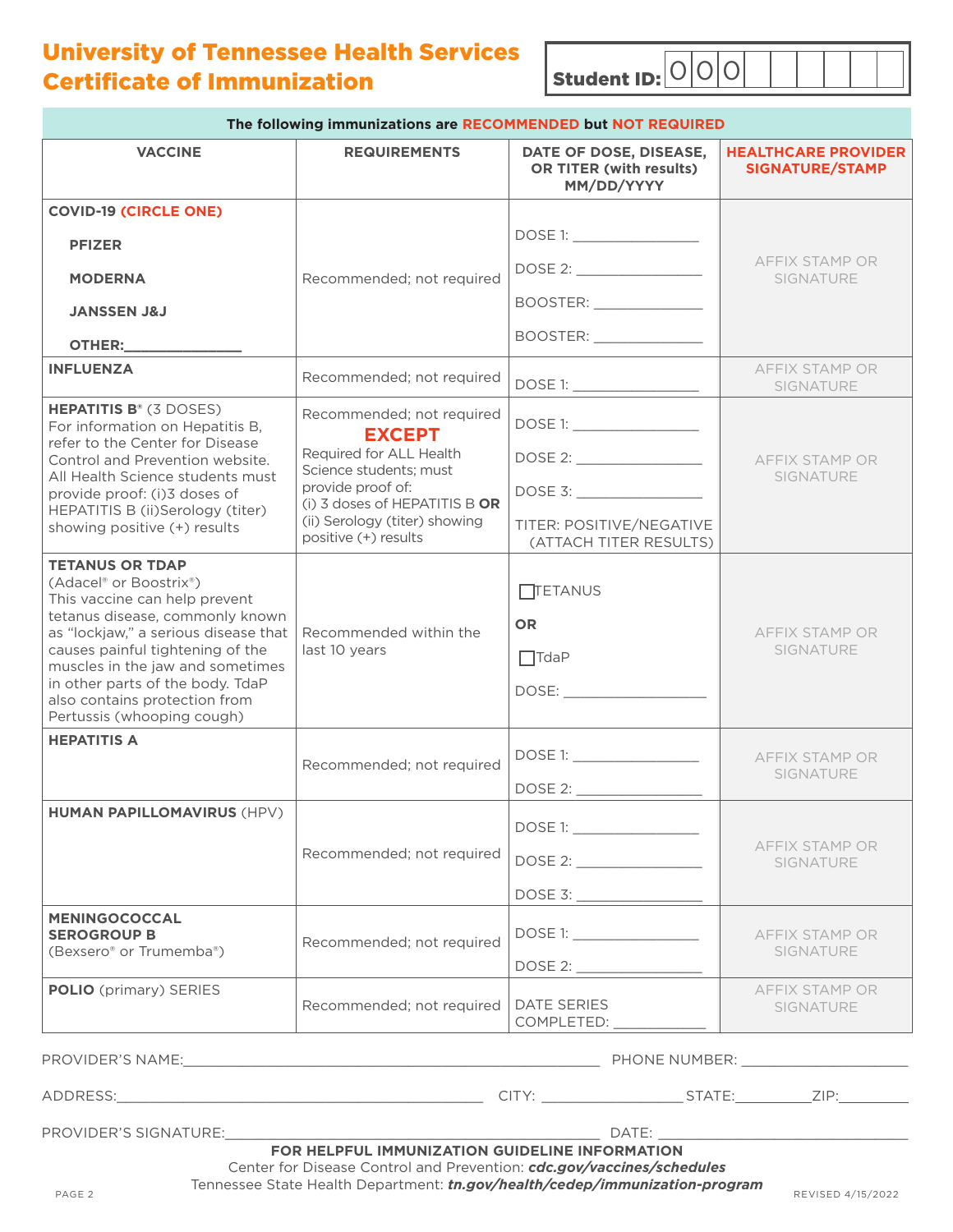# Tuberculosis (TB) Questionnaire

| This form must be submitted to the Student Health Center as part of the registration process. |  |  |
|-----------------------------------------------------------------------------------------------|--|--|
|-----------------------------------------------------------------------------------------------|--|--|

|                                                                                                                                            |  |  | Middle Name |           |
|--------------------------------------------------------------------------------------------------------------------------------------------|--|--|-------------|-----------|
|                                                                                                                                            |  |  |             |           |
| Please answer the following questions (circle yes or no):                                                                                  |  |  |             |           |
| 1. Have you ever had close contact with anyone who was sick with TB?                                                                       |  |  | Yes         | No.       |
| 2. Were you born in one of the countries listed below?                                                                                     |  |  | <b>Yes</b>  | <b>No</b> |
| 3. Have you ever traveled* to/in one or more of the countries listed below?                                                                |  |  | Yes         | No.       |
| 4. Have you been a resident, employee, or volunteer in a prison, homeless shelter,<br>nursing home, or other high-risk congregate setting? |  |  | Yes         | No.       |
| 5. Have you been a member of an "at-risk" group—medically underserved/<br>low income/drug or alcohol abusers?                              |  |  | <b>Yes</b>  | No.       |
| 6. Have you been a health care worker/volunteer serving clients at risk for active TB?                                                     |  |  | Yes         | No.       |

*\*Significance of travel exposure should be discussed with a health care provider and evaluated.*

**If the answer is YES to any of the above questions**, the University of Tennessee also requires that a health care provider complete and return the enclosed Tuberculosis Risk Assessment Form (page 4), along with the completed questionnaire, to the Student Health Center prior to your scheduled orientation visit. Answering "yes" to any question will not prevent enrollment. All tuberculosis testing to be accepted must be done six months prior to the first day of classes.

**If the answers to all the above questions are NO**, further evaluation is not required; however, this completed questionnaire must be returned to the Student Health Center prior to or at the time of your orientation visit.

#### STUDENT SIGNATURE (REQUIRED) \_\_\_\_\_\_\_\_\_\_\_\_\_\_\_\_\_\_\_\_\_\_\_\_\_\_\_\_\_\_\_\_\_\_\_\_\_\_\_\_\_\_\_\_ DATE \_\_\_\_\_\_\_\_\_\_\_\_\_\_\_\_\_

| Afghanistan            | Cameroon                 | Gabon                  | Lithuania        | Islands                   | Suriname              |
|------------------------|--------------------------|------------------------|------------------|---------------------------|-----------------------|
| Algeria                | Central African Rep.     | Gambia                 | Madagascar       | Pakistan                  | Taiikistan            |
| Angola                 | Chad                     | Georgia                | Malawi           | Palau                     | Thailand              |
| Anuilla                | China                    | Ghana                  | Malaysia         | Panama                    | Timor-Leste           |
| Argentina              | China, Hong Kong SAR     | Greenland              | Maldives         | Papua New Guinea          | Togo                  |
| Armenia                | China, Macao SAR         | Guam                   | Mali             | Paraguay                  | Tokelau               |
| Azerbaijan             | Colombia                 | Guatemala              | Malta            | Peru                      | Tunisia               |
| <b>Bahamas</b>         | Comoros                  | Guinea                 | Marshall Islands | Philippines               | Turkmenistan          |
| Bangladesh             | Congo                    | Guinea-Bissau          | Mauritania       | Qatar                     | Tuvalu                |
| <b>Belarus</b>         | Democratic People's      | Guyana                 | Mexico           | Republic of Korea         | Uganda                |
| <b>Belize</b>          | Republic of Korea        | Haiti                  | Micronesia (Fed. | Republic of Moldova       | Ukraine               |
| Benin                  | Democratic Republic      | Honduras               | States of)       | Romania                   | United Republic of    |
| Bhutan                 | of the Congo             | India                  | Mongolia         | <b>Russian Federation</b> | Tanzania              |
| Bolivia (Plurinational | Djibouti                 | Indonesia              | Morocco          | Rwanda                    | Uruguay               |
| State of)              | Dominica                 | Iraq                   | Mozambique       | Sao Tome & Principe       | Uzbekistan            |
| Bosnia & Herzegovina   | Dominican Republic       | Kazakhstan             | Myanmar          | Senegal                   | Vanuatu               |
| Botswana               | Ecuador                  | Kenya                  | Namibia          | Sierra Leone              | Venezuela (Bolivarian |
| Brazil                 | El Salvador              | Kiribati               | Nauru            | Singapore                 | Rep. of)              |
| Brunei Darussalam      | <b>Equatorial Guinea</b> | Kyrgyzstan             | Nepal            | Solomon Islands           | Viet Nam              |
| Burkina Faso           | Eritrea                  | Lao People's Dem. Rep. | Nicaragua        | Somalia                   | Yemen                 |
| Burundi                | Eswatini                 | Latvia                 | Niger            | South Africa              | Zambia                |
| CĀ te d'Ivoire         | Ethiopia                 | Lesotho                | Nigeria          | South Sudan               | Zimbabwe              |
| Cabo Verde             | Fiii                     | Liberia                | <b>Niue</b>      | Sri Lanka                 |                       |
| Cambodia               | French Polynesia         | Libya                  | Northern Mariana | Sudan                     |                       |

\*Source: World Health Organization, Global Health Observatory, Tuberculosis Incidence. Countries with incidence rates of >20 cases per 100,000 population, 2020.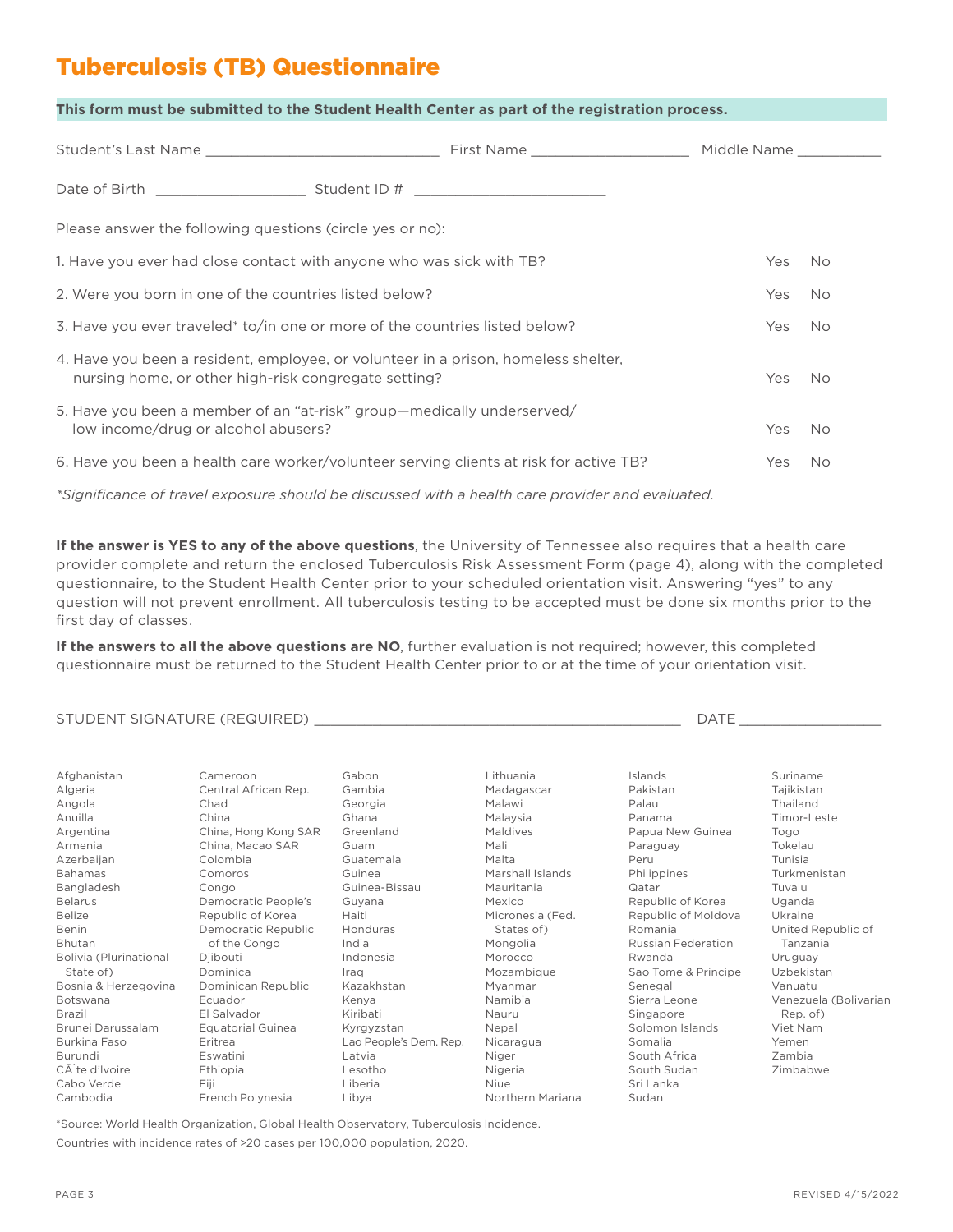### Tuberculosis (TB) Risk Assessment Form

| <b>Student's Last Name</b> | First Name | Middle Name |  |
|----------------------------|------------|-------------|--|
|                            |            |             |  |

Date of Birth Student ID #

To Health Care Provider:

This student's responses on our TB Questionnaire confirm an increased risk for TB infection. The following information is therefore required to complete their registration process for the university. All indicated testing must be performed within the six months prior to the first day of the student's first semester of classes.

#### **1. Risk Factors for Infection (Review with patient. If any "Yes," proceed to #2. If all "No," proceed to #5.)**

| A. Prior positive TB test                                                                                                                                                                                                                                                                                                                                                                                                            | Yes | No.       |
|--------------------------------------------------------------------------------------------------------------------------------------------------------------------------------------------------------------------------------------------------------------------------------------------------------------------------------------------------------------------------------------------------------------------------------------|-----|-----------|
| B. Recent close contact with someone with infectious TB disease                                                                                                                                                                                                                                                                                                                                                                      | Yes | No.       |
| C. Born outside of the United States (or travel* to/in) a high-prevalence area<br>(e.g., Africa, Asia, Eastern Europe, or Central or South America)                                                                                                                                                                                                                                                                                  | Yes | <b>No</b> |
| D. Fibrotic changes on a prior chest x-ray suggesting inactive or past TB disease                                                                                                                                                                                                                                                                                                                                                    | Yes | <b>No</b> |
| E. HIV/AIDS                                                                                                                                                                                                                                                                                                                                                                                                                          | Yes | No.       |
| F. Organ transplant recipient                                                                                                                                                                                                                                                                                                                                                                                                        | Yes | <b>No</b> |
| G. Immunosuppressed (equivalent of > 15 mg/day of prednisone of > 1 month or TNF-antagonist)                                                                                                                                                                                                                                                                                                                                         | Yes | No.       |
| H. History of illicit drug use                                                                                                                                                                                                                                                                                                                                                                                                       | Yes | <b>No</b> |
| I. Resident, employee, or volunteer in a high-risk congregate setting (e.g., correctional facilities,<br>nursing homes, homeless shelters, hospitals, and other health care facilities)                                                                                                                                                                                                                                              | Yes | No        |
| J. Medical condition associated with increased risk of progressing to TB disease if infected<br>[e.g., diabetes mellitus; silicosis; head, neck, or lung cancer; hematologic or reticuloendothelial<br>disease, such as Hodgkin's disease or leukemia; end-stage renal disease; intestinal bypass or<br>gastrectomy; chronic malabsorption syndrome; or low body weight (i.e., 10% or more below<br>ideal for the given population)] | Yes | No        |

*\*The significance of the travel exposure should be discussed with a health care provider and evaluated for testing necessity.*

#### **Review with patient. If the answer to any of the above questions was "Yes," proceed to #2. If all "No," proceed to #5.**

| 2. Does the student have signs of symptoms of active TB, e.g. fever, night sweats, hemoptysis, |     |    |
|------------------------------------------------------------------------------------------------|-----|----|
| prolonged cough, or weight loss?                                                               | Yes | No |
|                                                                                                |     |    |

**If yes, proceed with testing as indicated (e.g. TST or IGRA, chest x-ray, sputum AFB smear and cultures). Ongoing treatment for TB will not prevent the student's enrollment.**

**If no, proceed to #3.**

#### **3. Tuberculin Skin Test (TST) OR Interferon Gamma Release Assay (IGRA)**

Do not use TST within four weeks of a live virus vaccine.

TST **result** should be recorded as actual millimeter of induration, transverse diameter; if no induration, write "0." The TST **interpretation** should be based on millimeter of duration as well as risk factors. See page 5.\*\*

| <b>TST:</b> Date Given |  | Result: | mm of induration.                     |
|------------------------|--|---------|---------------------------------------|
| Date Given             |  |         | **Interpretation: Negative / Positive |